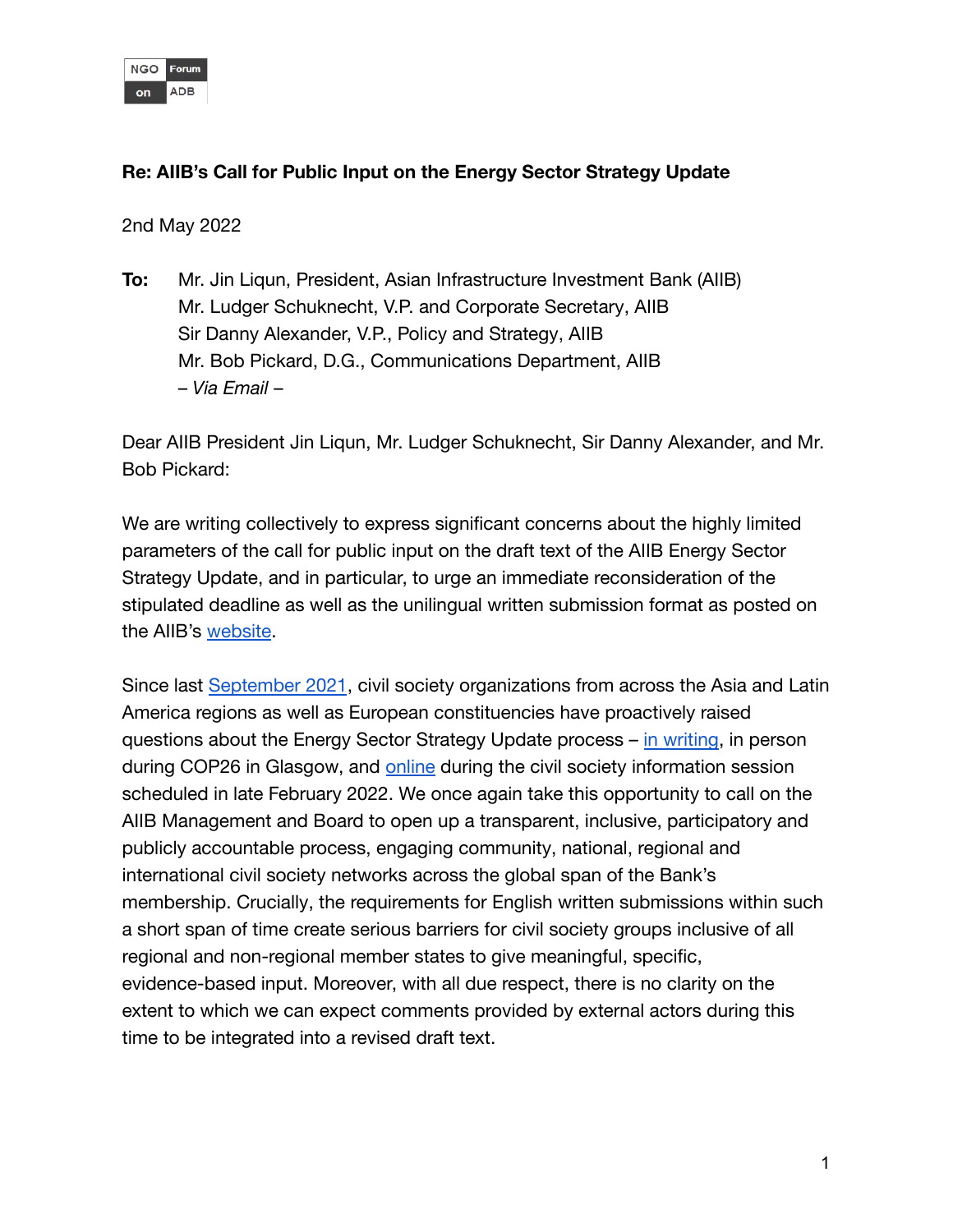In fact, although the draft text of the Energy Sector Strategy Update acknowledges that other MDBs "have updated their energy policies and strategies in recent years" (para 24), there is no indication that the AIIB is seeking to follow similar online public consultation processes on policy revisions that were recently initiated by peer MDBs (such as those of the ADB, which typically span over several months and enable both written as well as discussion based inputs).

At a minimum, a more transparent and inclusive process would require:

- extending the deadline for input beyond 3rd June;
- posting translated draft texts of the proposed Energy Sector Strategy Update in major languages of regional and non-regional members and enabling options for submissions to be accordingly received and taken into account in other languages;
- permitting comments on the draft to be submitted anonymously, providing assurances that such inputs will be duly taken into account,
- publicly disclosing any approach or background paper on the Energy Sector Strategy Update that is informing the revisions proposed (e.g. CEIU's Early Learning Assessments on energy projects) at the earliest possible date, i.e. during (rather than following) the public consultation period;
- publicly disclosing a timeline for the update with clearly defined opportunities for civil society inputs, as well as a commitment to disclose a collated list of public comments received with responses from the AIIB (for reference, see: the [ADB Energy Policy Review: Summary of Comments](https://www.adb.org/sites/default/files/page/571356/adb-energy-policy-review-comment-matrix-stakeholder-consultation-2021-07-15.pdf) from Stakeholders, published during their Energy Policy review in June 2021);
- scheduling online interactive discussion based sessions (non-webinar format) held in different time zones and languages to accommodate regional and non-regional members, and times for meetings to discuss sub-sector concerns, such as on hydropower dams, gas power projects, LNG terminals and cross-border pipelines (transmission and distribution), as well as those classified as 'innovative and transformative' in the draft updated text (e.g. including 'low-carbon' hydrogen, biomass methodologies and electricity storage technologies);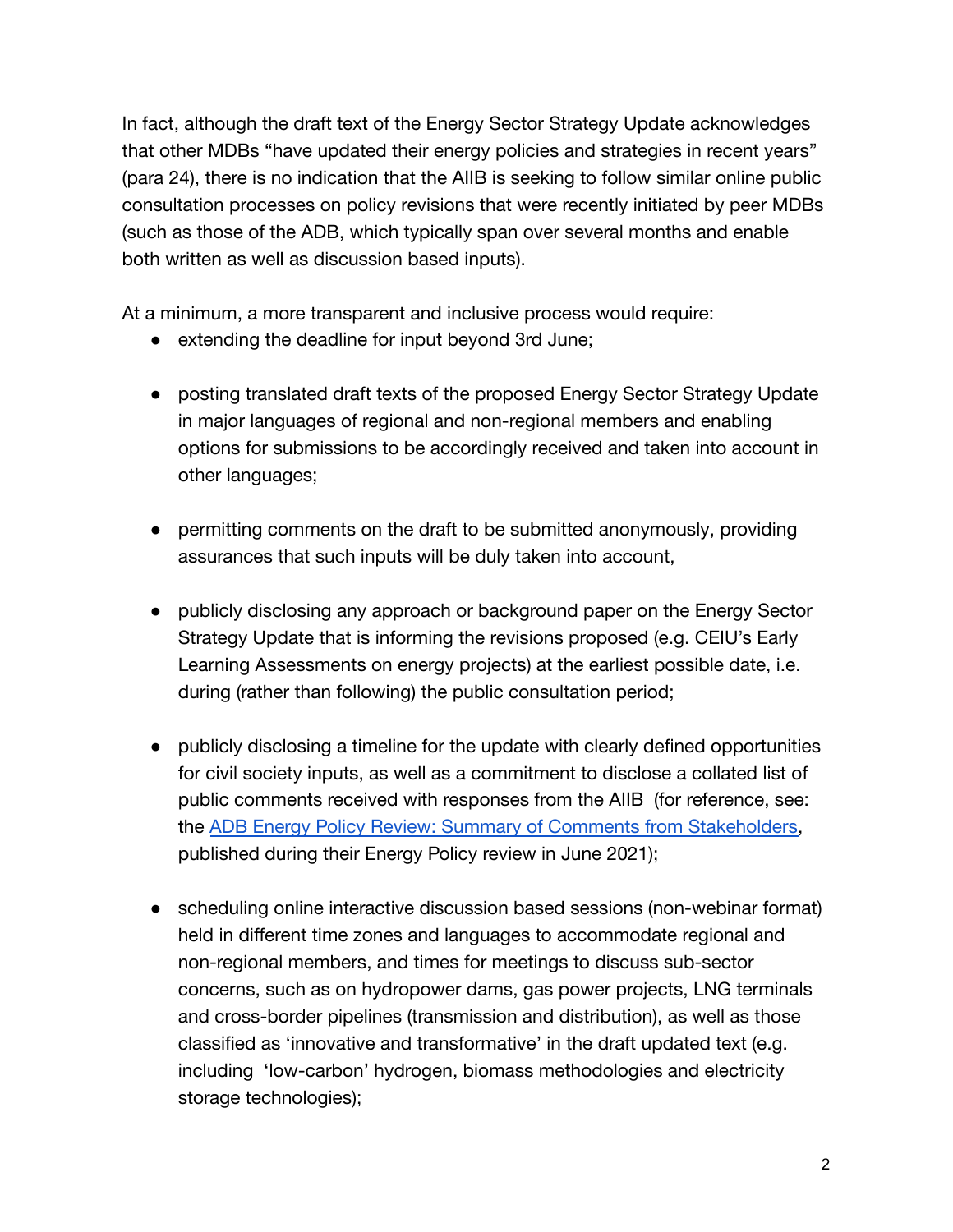- providing transparent and clear language on the applicability of the Energy Sector Strategy to non-regional member states, including *(i) defined expectations on what types of energy investments will be prioritized and promoted outside of the Asian region, and (ii) what types of modalities for financing will be deployed (financial intermediary on-lending; financial Institution/liquidity investments, private /public sector),* so that civil society groups from other regions can respond accordingly, and
- proactively responding to the range of concerns civil society groups have brought forward to the Bank's management, board and staff about the risk of reprisals experienced by outspoken community members in project affected areas by immediately (i) integrating a Zero Tolerance provision on reprisals within the text of the updated draft on the AIIB Energy Sector Strategy, as well as (ii) operationalising the Bank's 2021 Environmental [and Social Framework](https://www.aiib.org/en/policies-strategies/_download/environment-framework/AIIB-Revised-Environmental-and-Social-Framework-ESF-May-2021-final.pdf) commitments to address retaliations by adopting and putting into practice an explicit Zero Tolerance protocol for all external relations, inclusive of the ongoing policy revision process of the Energy Sector Strategy.

## **Socially and Environmentally Risky Investments in the Energy Sector Makes Transparency and Public Accountability of Paramount Importance**

Based on reviewing the draft text of the updated Energy Sector Strategy, we note that investments suggested in the future include developing hydropower dams, drilling for geothermal resources, burning biomass and/or biofuel for energy, building downstream and midstream gas projects, infrastructure for carbon capture and storage, as well as options for concentrated solar and 'low-carbon' hydrogen power.

Importantly, civil society groups have already raised considerable concerns about the significant environmental and social impacts expected from energy projects that are in the pipeline but yet to be approved, such as the 280 MW Nenskra Hydropower Plant in Georgia, the Tamakoshi V Hydroelectric Project in Nepal, and the Unique 584MW Meghnaghat Combined Cycle Power Plant in Bangladesh (all of which are listed on the AIIB's website as proposed "Category A" investments). Such a range of resource-intensive projects being considered across AIIB's membership can only be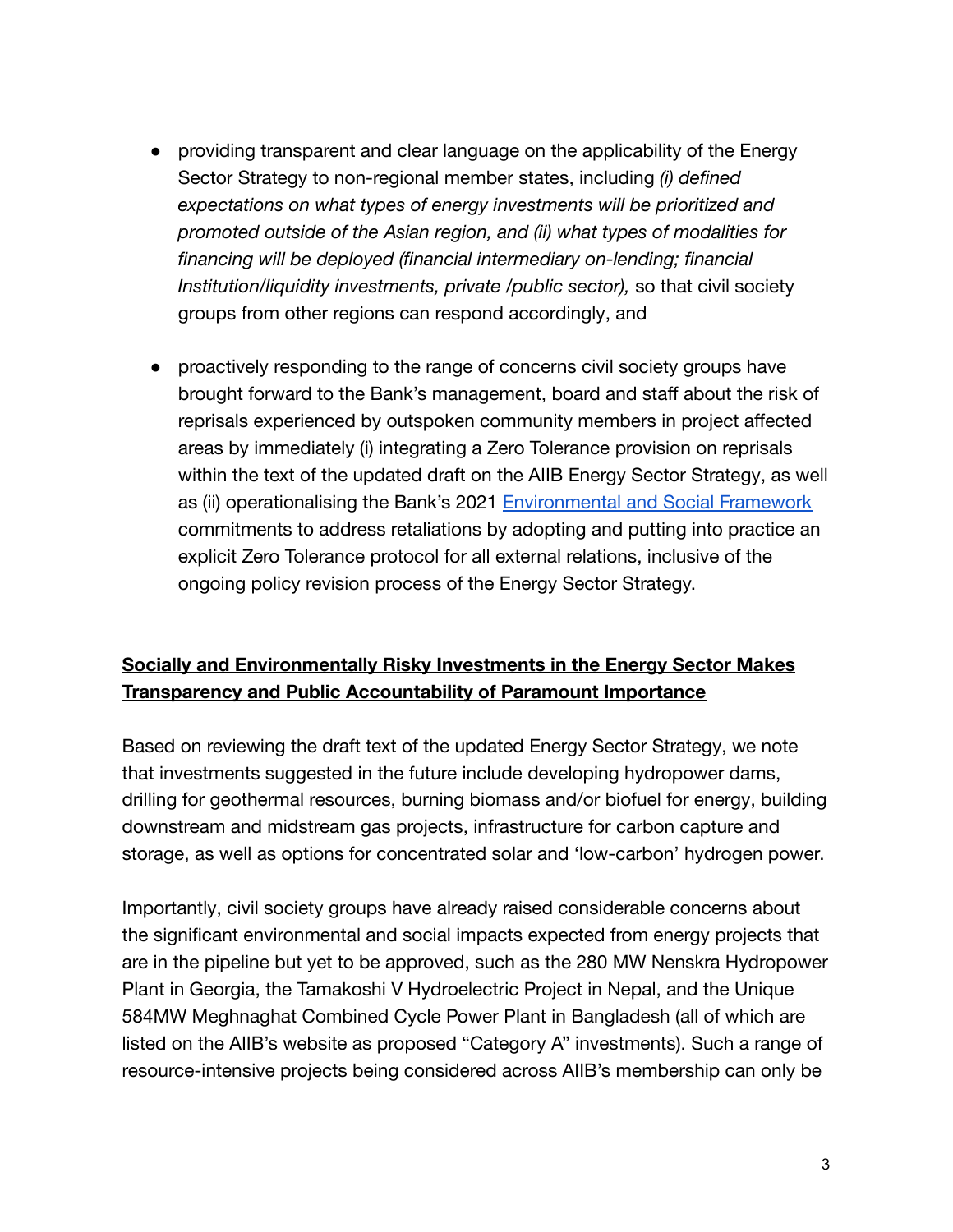expected to take a heavy toll on community and ecological health, $<sup>1</sup>$  potentially</sup> leading to rising tensions within border territories when shared resources are at stake (e.g. transboundary watersheds). As project specific decisions made in the energy sector will have long term implications for the economic, social, environmental and geopolitical futures of several of the Bank's borrowing member countries and their respective populations, a transparent, publicly accountable process for developing the strategic framework for investments in the sector is absolutely imperative.

Notably, civil society organizations based in both regional and non-regional member countries are also alarmed by the increasing financial intermediary on-lending portfolio of the AIIB, including in relation to the energy sector – as there is limited systematic public disclosure of what subprojects are receiving financing, or which communities are affected by these investments, let alone translation of project information into locally relevant languages. Accordingly, this raises serious questions of transparency and accountability, given the lack of any effective options for there to be publicly verifiable assurances that loan conditionalities are being met, such as in relation to exclusions placed on coal and associated infrastructure, or for grievance redress.<sup>2</sup>

In light of all the issues raised above, we continue to firmly call upon the AIIB Management and Board to extend the deadline beyond 3rd June to deliberate on the draft text of the 2022 Updated Energy Sector Strategy, taking the time to meaningfully listen to – and consider integrating – inputs from a range of societal sectors across the AIIB's membership in a public, inclusive, accountable and transparent manner. First and foremost, this must include the scheduling of open, participatory online discussion sessions that seek public inputs on specific sub-sectors of project investments expected to be prioritized in the Energy Sector Strategy Update (e.g. inclusive of hydropower, downstream and midstream gas infrastructure, and renewable energy/emerging technologies) adjusted for timezone considerations and with translation options available.

<sup>&</sup>lt;sup>1</sup> Although the AIIB's PPM has only received one submission to date on behalf of [complainants](https://www.newagebd.net/article/167724/aiib-accused-of-harming-environment) [affected](https://www.newagebd.net/article/167724/aiib-accused-of-harming-environment) by the Bhola IPP Gas Project, the negative social and environmental implications of several other energy investments advanced by the AIIB since 2016 have been raised by community groups and allied organizations, including in relation to the Upper Trishuli-1 Hydropower Project in Nepal, the Balakot Hydropower Project in Pakistan and the Trans Anatolian Natural Gas Pipeline Project in Azerbaijan.

<sup>&</sup>lt;sup>2</sup> See for example, USD 100 million approved for the **BDMG Renewables and Asia [Connectivity](https://www.aiib.org/en/projects/details/2022/approved/BDMG-Renewables-and-Asia-Connectivity-Facility.html)** [Facility](https://www.aiib.org/en/projects/details/2022/approved/BDMG-Renewables-and-Asia-Connectivity-Facility.html) in Brazil earlier this year.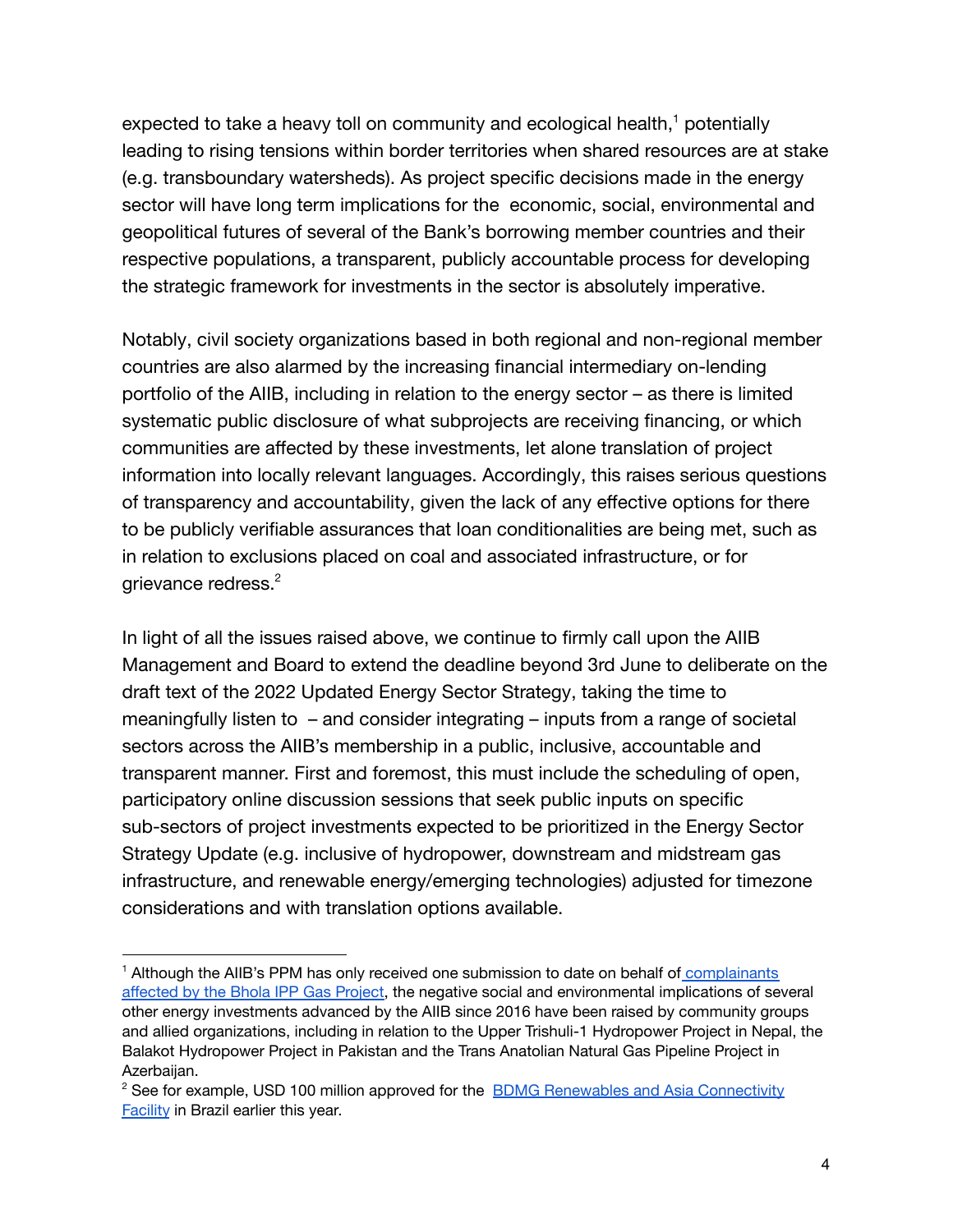We are open to discussing the points raised herein. Given the highly limited timeline, we look forward to hearing a response within the coming two weeks, at the latest by Friday 13th May.

For a meaningful, inclusive, multi-lingual, publicly accountable, and transparent consultation process with diverse sectors of civil society,

350.org Asia, Regional 350 Pilipinas, Philippines 3S Rivers Protection Network (3SPN), Cambodia Aksi! for Gender, Social and Ecological Justice, Indonesia Asociación Ambiente y Sociedad (Colombia) Asian Peoples' Movement on Debt and Development (APMDD), Regional Building and Wood Workers International - Asia Pacific, Regional Bangladesh Working Group on External Debt (BWGED), Bangladesh Both ENDS, Netherlands CEE Bankwatch Network, Czech Republic Center for Energy, Ecology, and Development, Philippines Centre for Environmental Justice, Sri Lanka Centre for Financial Accountability, India Change Initiative, Bangladesh Civic Advisory Hub, Uganda Coastal Livelihood and Environmental Action Network (CLEAN), Bangladesh Committee for the Cancellation of Third World Debt (CADTM), India Defenders Protection Initiative, Uganda Environics Trust, India Environmental Public Alliance, Armenia Equitable Cambodia, Cambodia Forest Peoples' Programme, UK Freedom from Debt Coalition, Philippines Friends of the Earth US, USA Fundación Ambiente y Recursos Naturales (FARN), Argentina Fundación para el Desarrollo de Políticas Sustentables /Foundation for the Development of Sustainable Policies (Fundeps), Argentina Gender Action, USA Global Alliance for Incinerator Alternatives - Asia Pacific, Regional